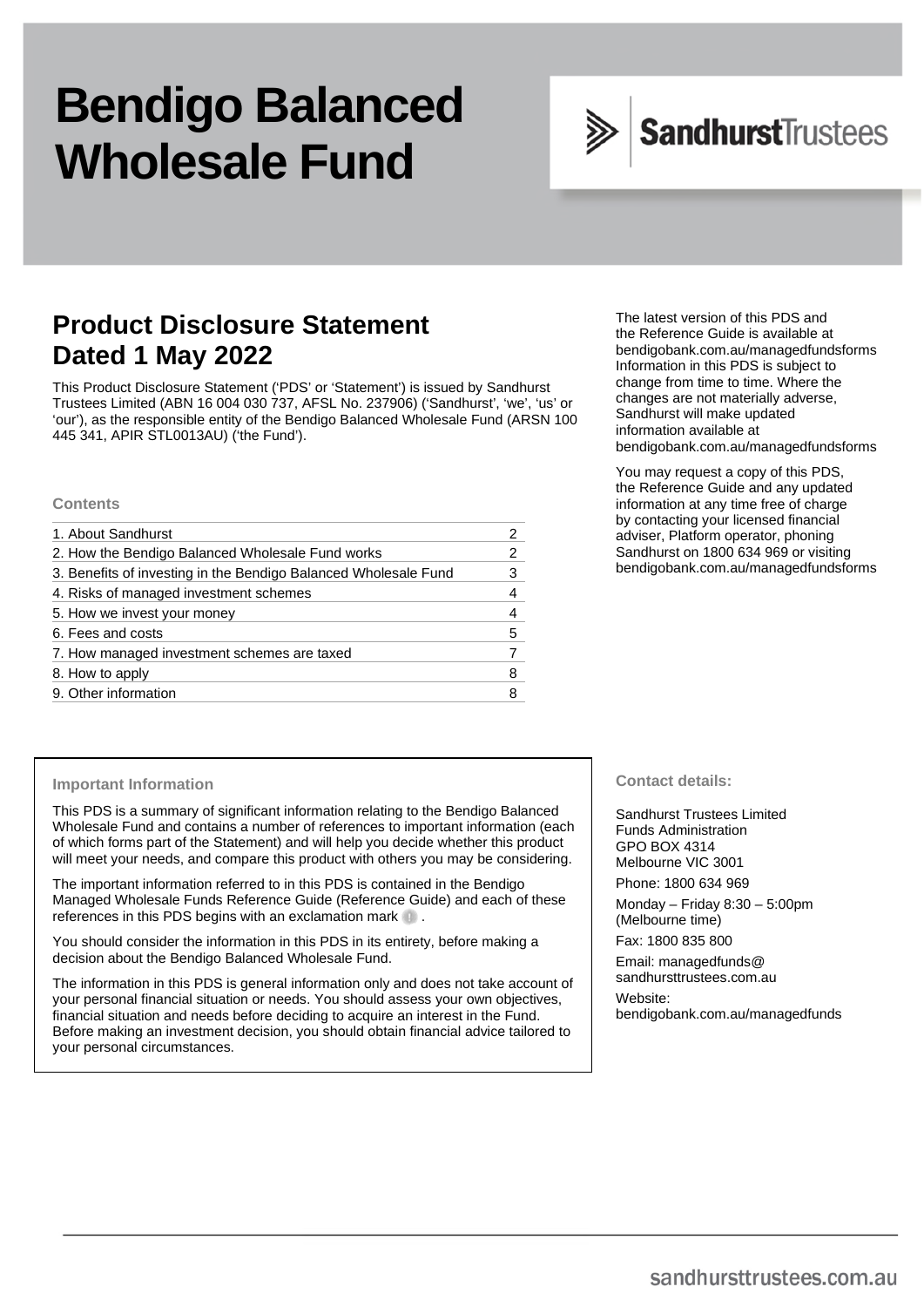# **1. About Sandhurst**

Sandhurst is the Fund's responsible entity and investment manager. Sandhurst is responsible for overseeing the Fund's operation, and managing and administering the Fund in the best interests of investors.

Sandhurst is a wholly owned subsidiary of Bendigo and Adelaide Bank Limited (ABN 11 068 049 178, AFSL No. 237879) (Bendigo and Adelaide Bank) and is part of the Bendigo and Adelaide Bank Group, which comprises Bendigo and Adelaide Bank and its related entities.

We are a highly regarded financial services provider and part of Bendigo and Adelaide Bank's wealth management arm. Established in 1888, we have evolved from a traditional trustee company to a modern full-service wealth manager.

Like Bendigo and Adelaide Bank, we have a strong focus in supporting the people, communities and initiatives from which we draw our ongoing success.

# **2. How the Bendigo Balanced Wholesale Fund works**

#### **Structure**

The Fund is a registered managed investment scheme, whereby your money is pooled with other investors' money. Sandhurst invests this money on behalf of all the Fund's investors. This means that you have access to certain investments that you may not otherwise be able to access on your own. The ASIC website [moneysmart.gov.au](https://www.moneysmart.gov.au/) has more information on managed investment schemes.

The Fund is established under a constitution (Constitution), which sets out your rights and the powers and responsibilities of Sandhurst. You can obtain a copy of the Constitution free of charge by contacting us.

Under the Corporations Act 2001 (Corporations Act), the Fund is required to have a compliance plan lodged with ASIC. The compliance plan is audited annually and sets out measures that Sandhurst will implement to ensure that the Fund's operation complies with the Corporations Act and the Constitution.

#### **About units and unit pricing**

The Fund is unitised, meaning that when you invest in the Fund, you purchase units that represent a beneficial interest in the Fund's assets (but not in any particular underlying asset).

The unit price is calculated each business day (i.e. any day that is not a weekend or a public holiday in Melbourne, Victoria) by dividing the Fund's net asset value by the number of units on issue, and is adjusted for transaction costs including the buy/sell spread (see section 6 'Fees and costs' in this PDS and section 3 'Fees and costs' in the Reference Guide for further information). Valuations of the Fund's assets are conducted at any time determined by Sandhurst, at regular intervals appropriate to the nature of the asset, and such times as required in the Constitution. The unit price will vary as the market value of the assets in the Fund rises or falls. The latest unit prices are available at [bendigobank.com.au/personal/](https://www.bendigobank.com.au/personal/investing/managed-funds/unit-prices)  [investing/managed-funds/unit-prices](https://www.bendigobank.com.au/personal/investing/managed-funds/unit-prices) 

Sandhurst has adopted a unit pricing policy setting out the principles which we apply when exercising unit pricing discretions under the Constitution. You can request a copy of the policy and other documents relating to unit pricing discretions free of charge by calling Sandhurst.

#### **Applications and withdrawals**

You can make applications and withdrawals at any time, subject to the following minimum requirements (which Sandhurst may change at its discretion):

- Minimum initial investment \$50,000
- Minimum additional investment \$100 or a minimum of

|           |                            | \$50 per month via the<br>regular savings plan |
|-----------|----------------------------|------------------------------------------------|
|           | · Minimum withdrawals      | \$1,000                                        |
|           | $\cdot$ Minimum switches   | \$1,000                                        |
| $\bullet$ | Minimum investment balance | \$50,000                                       |

Note: Sandhurst may accept lesser amounts at its discretion.

Sandhurst will retain any interest earned on application money before it is paid into the Fund.

#### **Initial investment**

To acquire units in the Fund, you will need to complete an Application Form. If a completed Application Form is received and accepted before 12 noon Melbourne time on a business day, the application will be processed using the Fund's application price calculated as at the close of business on that day. Otherwise, the following business day's application price will be used (these conditions also apply to additional investments – see below).

Payment can be made by cheque or direct debit (if using direct debit, you will need to complete the relevant section of the Application Form) or other method acceptable to Sandhurst. In certain circumstances, Sandhurst reserves the right to refuse an application or accept only part of an application or change processing times.

The Application Form is available at [bendigobank.com.au/managedfundsf](https://bendigobank.com.au/managedfundsforms)orms

#### **Additional investments**

You can increase your investment by acquiring units in the Fund at any time, with payment made by BPAY®, cheque, direct debit or other method acceptable to Sandhurst. Units will be issued in accordance with the initial investment timings listed above. You should obtain a copy of the most up-to-date PDS for this Fund when making additional investments, as the investment will be made on those terms. In certain circumstances, Sandhurst reserves the right to refuse an additional investment or accept only part of an additional investment (for example, if the Fund is closed to additional investments) or change processing times.

The Investment Contribution Form is available at [bendigobank.com.au/managedfundsf](https://bendigobank.com.au/managedfundsforms)orms

® Registered to BPAY Pty Ltd ABN 69 079 137 518

#### **Regular savings plan**

The Fund offers a regular savings plan with a minimum investment of \$50 per month. Simply complete this election on your Application Form, or alternatively, you can establish a regular savings plan at any time by completing the Investment Contribution Form available at

[bendigobank.com.au/managedfundsf](https://bendigobank.com.au/managedfundsforms)orms and nominate your contribution amount.

#### **Withdrawal requests**

You can decrease your investment by withdrawing some or all of your units by sending Sandhurst a completed Withdrawal Form. If your Withdrawal Form is received and accepted before 12 noon Melbourne time on a business day, the withdrawal will be processed using the Fund's withdrawal price calculated as at the close of business on that day. Otherwise, the following business day's withdrawal price will be used. If you make a withdrawal request which would result in your investment balance falling below the minimum investment balance as set out above under the heading "Applications and withdrawals", Sandhurst may at its discretion treat your withdrawal request as relating to all of your remaining units in the Fund.

The Withdrawal Form is available at [bendigobank.com.au/managedfundsf](https://bendigobank.com.au/managedfundsforms)orms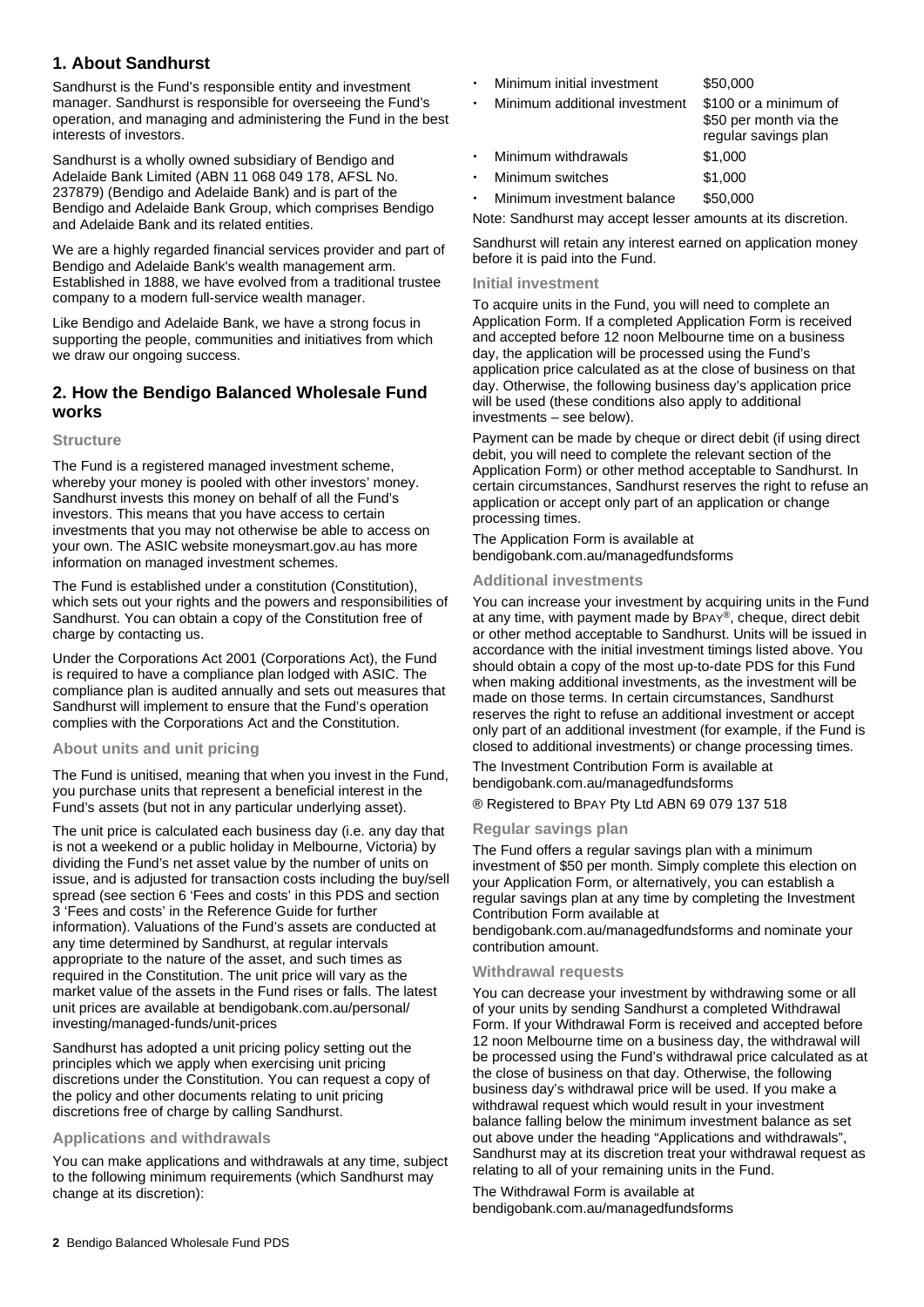After Sandhurst has received and accepted a completed Withdrawal Form, withdrawals are normally paid within 5 business days of the withdrawal date (however, the Fund's Constitution allows up to 30 days or such longer period as Sandhurst determines in certain circumstances). Withdrawals will be credited directly to your nominated account or a cheque can be sent to you upon request.

In extraordinary circumstances, Sandhurst reserves the right to suspend withdrawals from the Fund, such as if in the reasonable opinion of Sandhurst, it is in the best interests of investors as a whole to do so. In some circumstances, such as when there is a freeze on withdrawals, you may not be able to withdraw your units in the Fund within the usual period for withdrawal requests. Sandhurst reserves the right to change processing times.

#### **Minimum investment balance**

If the current value of your investment falls below the minimum investment balance as set out above under the heading "Applications and withdrawals", Sandhurst may at its discretion redeem your interests in the Fund and pay the proceeds to you.

#### **Switching and transfers**

You may switch from the Fund to other funds operated by Sandhurst and which are listed on the Switch Form (available at [bendigobank.com.au/managedfundsf](https://bendigobank.com.au/managedfundsforms)orms). When you request a switch, we will redeem your existing units in the Fund at the next available redemption price and we will use the proceeds to buy the units in the new fund at the relevant application price. There is currently no charge for switching between funds, however buy/sell spreads do apply. Switching from one fund to another fund may give rise to tax consequences and it is recommended that you check the tax implications with your accountant or financial adviser before switching.

When making a switch the minimum balance and transaction amounts of the respective funds must be met. You should obtain a copy of the most up-to-date PDS for each fund when requesting a switch, as the switch will be made on the terms of that PDS and the Switch Form. These documents and the Switch Form are available at [bendigobank.com.au/managedfundsf](https://bendigobank.com.au/managedfundsforms)orms

You can also transfer your units in the Fund to another person. To discuss what is required for a transfer, please contact us on 1800 634 969.

#### **Income distributions**

The Fund may earn income such as dividends, interest and other distributable income, as well as net realised capital gains on the sale of underlying assets. It is Sandhurst's intention that the full amount of the Fund's taxable income in each financial year be distributed to investors. The amount of distributions will vary from period to period and there may be periods in which no distribution is made. Distributions are calculated half yearly as at 30 June and 31 December, and normally paid within 2 months.

Your entitlement to distributions is calculated by dividing the total distribution amount by the total number of units on issue at the distribution date, and multiplying the result by the number of units you hold on that date. If you withdraw units prior to the distribution date, you will not receive any distribution for the period you held those units in the relevant distribution period. However, the Fund's unit price will incorporate the distribution entitlement up to the withdrawal date.

You can choose to have your distributions either:

- reinvested in further units in the same Fund; or
- paid to you by direct credit to your nominated account.

If you do not make a choice, or if a direct credit rejection occurs, then your distributions will be automatically reinvested by acquiring additional units in the Fund at the unit price applicable at the end of the relevant distribution period (the buy/sell spread does not apply to reinvested distributions). You can change your choice for receiving distribution payments by advising Sandhurst at least 10 business days before the end of the relevant distribution period. Otherwise, the change to your distribution instructions will not occur until after the next distribution is paid. Distributions will not be paid by cheque.

#### **Platform investors**

If you are investing through a master trust, wrap account or other investor directed portfolio-type service (collectively referred to as a "Platform"), it is generally the operator of that Platform or the custodian of the Platform which becomes the investor in the Fund, not you. Accordingly, they have the rights of an investor and can exercise them in accordance with their arrangements with you.

If you invest through a Platform, you are subject to the terms that are prescribed by the operator of that Platform which may differ from the terms outlined in this PDS (such as procedures for making investments, switches and withdrawals, cooling off periods, cut-off times for transacting, timing for distributions, additional fees and costs and investor reporting).

Sandhurst is not responsible for the operation of any Platform through which you invest. In addition to reading this PDS, you should read the PDS for the Platform and other documents that explain the Platform, as issued by your Platform operator.

 You should read the important information about 'Acquisition and disposal of units' before making a decision. Go to section 1 of the Reference Guide at [bendigobank.com.au/managedfundsf](https://bendigobank.com.au/managedfundsforms)orms The material relating to the 'Acquisition and disposal of units' may change between the time when you read this Statement and the day when you acquire the product.

# **3. Benefits of investing in the Bendigo Balanced Wholesale Fund**

The significant features and the significant benefits of the Fund include:

- **Ready-made diversification:** The Fund provides a readymade diversified solution. It provides exposure to a variety of different asset managers and styles that invest across the asset classes of Australian and international shares, property and infrastructure, alternative assets, Australian and international fixed interest securities and cash.
- **Access to leading professional asset managers:** The Fund provides access to the resources and knowledge of a number of different professional asset managers who specialise in managing specific asset classes and who research and monitor investment markets to find the best opportunities.
- **Capital growth with regular income:** The Fund is designed to be a medium to long-term investment that aims to deliver capital growth with regular income. If you choose to reinvest your distributions you can benefit from the power of compounding, which allows you to generate returns on your reinvested distributions to optimise your investment earnings over the long term.
- **A simple and convenient way to invest:** The Fund is designed to make investing easy for you. We handle all the investment decisions, paperwork and administration, and provide you with regular information and reporting on your investment. Our application process is straightforward and our friendly staff are on hand to assist you with any queries regarding your investment.
- **Regular savings plan:** The Fund offers the convenience of a regular savings plan so you can add to your investment on a regular basis with as little as \$50 per month. Regular investments can be deducted straight from your bank account.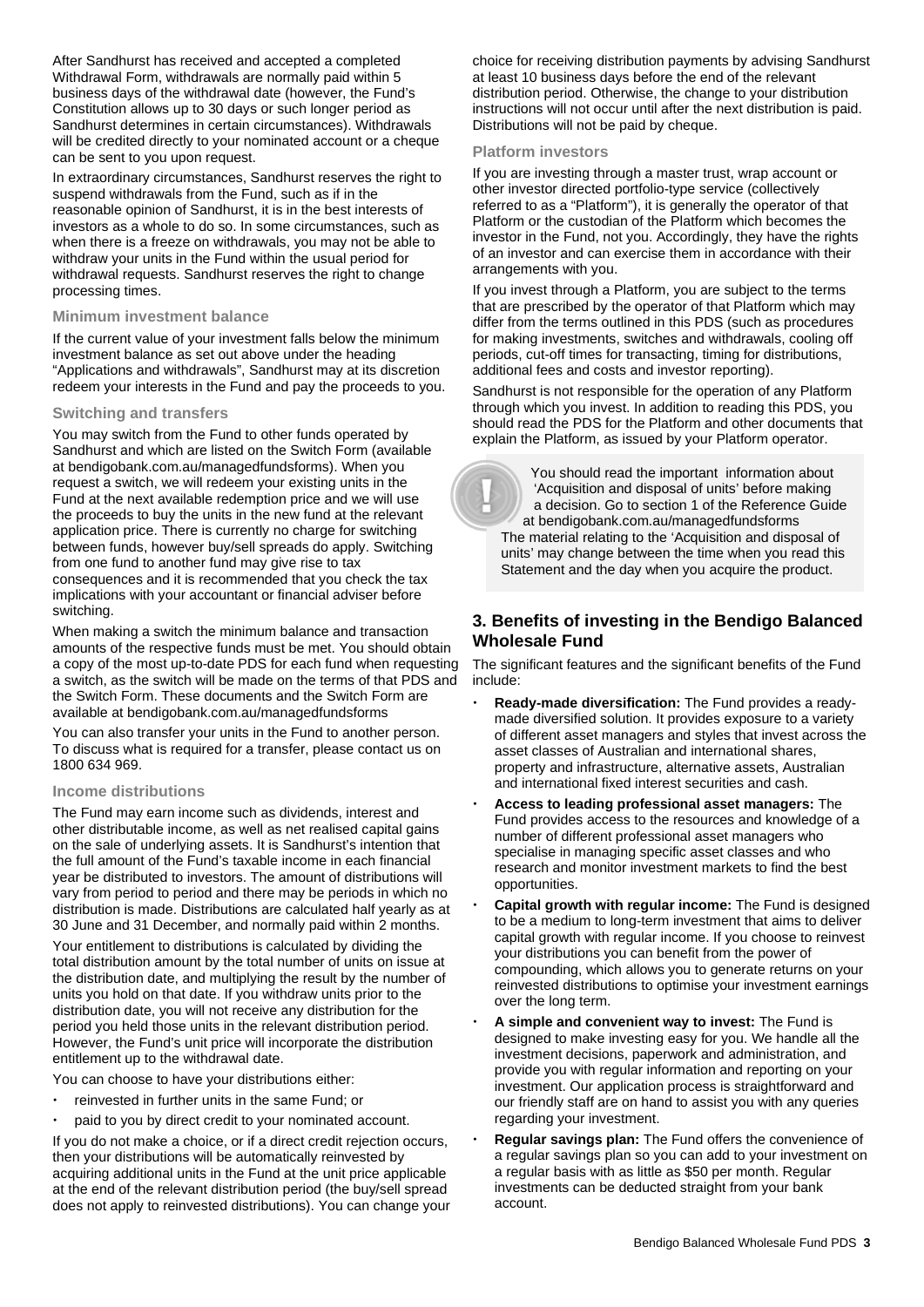**A responsible entity with a proven record:** Sandhurst aims to create wealth for investors by employing a disciplined and conservative approach to managing quality investments.

The Fund aims to provide a simple, cost-effective solution to help you save for your future.

#### **4. Risks of managed investment schemes**

The purpose of this section is to inform you of the types of significant risks that may apply to an investment in the Fund and is a summary only. It does not purport to be a comprehensive statement of all the risks.

All investments carry risk. Different investment strategies may carry different levels of risk, depending on the assets that make up the investment strategy. Generally, assets with the highest long-term returns may also carry the highest level of short-term risk.

The significant risks of investing in the Fund are summarised as follows:

- **Individual investment risk:** Investments made by the Fund will fluctuate in value, meaning that they can, and do, fall in value for many reasons. This is an inherent risk associated with all managed funds. Sandhurst aims to reduce investment risk by investing in diversified portfolios and selecting experienced asset managers who have expertise in managing the asset classes they are chosen to manage.
- **Market risk:** The Fund is impacted by market risk. Factors that may influence the market include changes to economic, technological, climate, political, taxation, country, legal conditions and/or market sentiment. Sandhurst, in investing in the investment vehicles of the asset managers, considers these risks and processes each asset manager uses to address the impact of these risks. Further, the Fund invests in a diversified portfolio of investments within its prescribed asset classes to reduce the impact of market risk.
- **Currency risk:** The Fund has exposure to international markets. Changes in foreign currencies relative to the Australian dollar can have a positive or negative impact on investment returns or values. The asset managers of the Fund's investments, including Sandhurst itself, may manage currency risk by the use of currency derivatives to hedge currency exposure.
- **Fund risk:** The Fund may not achieve its investment objective or Sandhurst may underperform other investment managers. The Fund could be terminated, the fees and costs could change, Sandhurst could be replaced as the responsible entity and/or investment manager, or key personnel could change. Sandhurst has established operational risk and compliance processes and aims to minimise Fund risk by monitoring how these risks may impact on the Fund and by acting in the best interests of investors.
- **Derivatives risk:** Derivatives may be used from time to time for both gaining and hedging exposure to assets, interest rate risk and/or currencies. Derivatives risk includes the value of derivative positions not moving in line with the movement in the underlying asset, potential illiquidity of the derivative, and the Fund being unable to meet payment obligations in relation to derivative contracts. Sandhurst has processes in place to govern the use of derivatives. Sandhurst will not use derivatives to gear the returns of the Fund.
- **Liquidity risk:** The Fund's assets may not be able to be converted into cash in a timely manner in order to pay withdrawal requests. Sandhurst manages liquidity risk by investing in a range of assets that ordinarily can be readily converted into cash.
- **Counterparty risk:** Counterparty risk represents the loss that would be recognised if counterparties (i.e. the other

parties to the contracts such as securities dealers or derivative counterparties or responsible entities) fail to perform as contracted. The asset managers of the Fund's investments are primarily responsible for managing this risk.

- **Regulatory risk:** Investment performance may be affected by changes to government policies, regulations and taxation laws.
- **Asset manager risk:** A fund of another asset manager in which the Fund invests could be terminated, or there could be changes in the fees and costs, the responsible entity and/or asset manager, or key personnel. The underlying asset manager may underperform the relevant performance benchmark or other asset managers. To minimise this risk, Sandhurst has strong risk management, governance and investment management processes in place, including the assessment and ongoing monitoring of asset managers.

The significant risks of investing in managed investment schemes include that:

- the value of investments will vary over time;
- the level of returns will vary and future returns may vary from past returns;
- returns are not guaranteed and you may lose some of your money;
- laws affecting managed investment schemes may change in the future; and
- the level of risk for you will vary depending on a range of factors including, age, investment time frames, where other parts of your wealth are invested and your risk tolerance.

The performance of the Fund is regularly monitored to assess whether the investment policy and the objectives of the Fund are being met. However, we do not guarantee future profitability, Fund returns, distributions or return of capital.

You should consult with your financial adviser to properly understand the risks associated with the Fund and your attitude to investment risk.

Sandhurst, Bendigo and Adelaide Bank and its related entities do not guarantee the repayment of capital invested, the payment of income or the Fund's investment performance. An investment in the Fund does not represent a deposit with, or a liability of Sandhurst, Bendigo and Adelaide Bank or its related entities. Bendigo and Adelaide Bank does not stand behind or guarantee the performance of Sandhurst.

Sandhurst is not an authorised deposit-taking institution within the meaning of the Banking Act 1959.

# **5. How we invest your money**

The Fund offers a single investment option.

Sandhurst aims to create wealth for investors by providing simple and professionally managed investment opportunities.

Our approach involves investing Fund assets in investment vehicles that are managed by a variety of expert asset managers who specialise in managing specific asset classes, including Sandhurst itself. We call this the 'manage the manager' approach. This approach is founded on Sandhurst's belief that it is unlikely one manager will be successful across all asset classes in the medium to long term. The investments that Sandhurst select all share one common characteristic, they are managed by asset managers that have expertise in their field and have a record of delivering competitive investment performance over the long term.

Sandhurst will also invest in alternative assets that may not use the 'manage the manager' approach. These may include, and are not limited to, investments such as commodities and unlisted assets. In addition, Sandhurst manages the cash component of the Fund and also manages derivatives held by the Fund from time to time.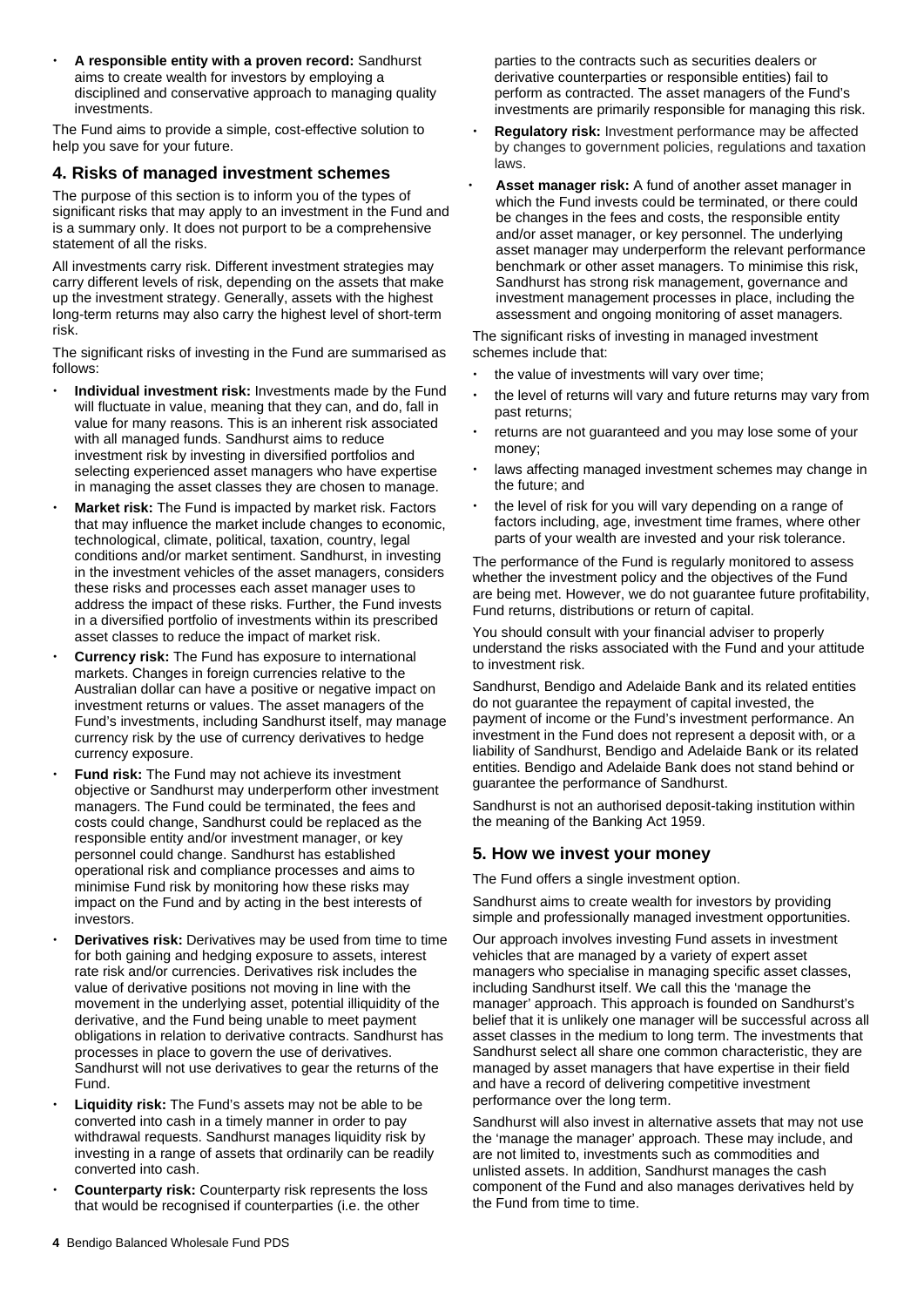Sandhurst monitors and manages foreign currency exposures. The neutral position for exposure to currencies is 50% hedged for international shares and 100% hedged for global fixed interest, we may vary these positions at any time based on our view of economic and market conditions.

Sandhurst uses a predominantly active approach, meaning it identifies, monitors and invests amounts between specialist asset managers who buy and sell assets based on changing market conditions. Sandhurst may either via derivatives or specialist asset managers invest a limited proportion of the funds assets in index tracking strategies. Sandhurst determines the allocation to each asset class on an ongoing basis within the ranges set out in the table adjacent for this Fund.

Further information about these asset managers can be found a[t bendigobank.com.au/global](https://www.bendigobank.com.au/globalassets/documents/wealth/managedfunds/asset-manager-guide.pdf)  [assets/documents/wealth/managedfunds/asset](https://www.bendigobank.com.au/globalassets/documents/wealth/managedfunds/asset-manager-guide.pdf)[manager-guide.pdf](https://www.bendigobank.com.au/globalassets/documents/wealth/managedfunds/asset-manager-guide.pdf)

**Warning:** When choosing whether to invest in the Fund, you should consider:

- the likely investment return;
- the risk; and
- your investment timeframe.

#### **Labour standards, or environmental, social or ethical considerations**

Sandhurst takes into account certain labour standards or environmental, social or ethical considerations in the selection, retention or realisation of investments relating to the Fund. See "Labour standards, or environmental, social or ethical considerations" under the heading "Investment Process" in the Reference Guide for more information.

> You should read the important information about the Fund's investment process before making a decision. Go to section 2 of the Reference Guide at [bendigobank.com.au/managed](https://bendigobank.com.au/managedfundsforms)  [fundsf](https://bendigobank.com.au/managedfundsforms)orms The material relating to the Fund's investment process may change between the time when you read this Statement and the day when you acquire the product.

#### **Bendigo Balanced Wholesale Fund**

| Investment<br>return<br>objective                                      | To deliver investment returns after fees in excess of 3%<br>above inflation over a full market cycle (typically 7 to 10<br>years).                                                                                                                                                                                                                                                                                          |     |     |  |
|------------------------------------------------------------------------|-----------------------------------------------------------------------------------------------------------------------------------------------------------------------------------------------------------------------------------------------------------------------------------------------------------------------------------------------------------------------------------------------------------------------------|-----|-----|--|
| Investment<br>strategy                                                 | To invest via a selection of expert asset managers, including<br>Sandhurst, that specialise in managing specific asset<br>classes.<br>Sandhurst will invest the Fund's assets across a variety of<br>asset classes.<br>Together through the selection of expert asset managers and<br>the asset allocation, Sandhurst will seek to meet or exceed<br>the investment return objective.                                       |     |     |  |
|                                                                        | The neutral position of the Fund is 60% growth assets and<br>40% defensive assets.                                                                                                                                                                                                                                                                                                                                          |     |     |  |
|                                                                        |                                                                                                                                                                                                                                                                                                                                                                                                                             | Min | Max |  |
|                                                                        | Australian shares                                                                                                                                                                                                                                                                                                                                                                                                           | 10% | 40% |  |
|                                                                        | International shares                                                                                                                                                                                                                                                                                                                                                                                                        | 15% | 50% |  |
| <b>Strategic</b><br>asset class                                        | Property & infrastructure                                                                                                                                                                                                                                                                                                                                                                                                   | 0%  | 20% |  |
| allocation                                                             | <b>Fixed interest</b>                                                                                                                                                                                                                                                                                                                                                                                                       | 10% | 50% |  |
|                                                                        | <b>Alternatives</b>                                                                                                                                                                                                                                                                                                                                                                                                         | 0%  | 20% |  |
|                                                                        | Cash                                                                                                                                                                                                                                                                                                                                                                                                                        | 0%  | 30% |  |
|                                                                        | In exceptional market conditions the Fund may have asset<br>class allocations outside the stated minimum and maximum<br>for short periods of time.                                                                                                                                                                                                                                                                          |     |     |  |
| <b>Minimum</b><br>suggested<br>investment<br>timeframe                 | Recommended for at least a 4 year investment period.                                                                                                                                                                                                                                                                                                                                                                        |     |     |  |
| <b>Type of</b><br>investor for<br>whom this<br>investment<br>is suited | This Fund is intended to suit an investor primarily seeking<br>capital growth and regular income from a diversified portfolio<br>of growth and income generating assets.                                                                                                                                                                                                                                                    |     |     |  |
| <b>Risk level</b>                                                      | This Fund is considered by Sandhurst to be a medium risk<br>investment.                                                                                                                                                                                                                                                                                                                                                     |     |     |  |
| <b>Changes to</b><br>the Fund                                          | We have the right to terminate the Fund or change the<br>Fund's investment return objective (including without<br>limitation the strategic asset class allocations and investment<br>strategy) and investments (including by switching<br>investments to another asset manager) without providing<br>prior notice to investors. We will inform investors of any<br>material changes to the Fund in accordance with the law. |     |     |  |

# **6. Fees and costs**

#### **DID YOU KNOW?**

Small differences in both investment performance and fees and costs can have a substantial impact on your long term returns. For example, total annual fees and costs of 2% of your account balance rather than 1% could reduce your final return by up to 20% over a 30 year period (for example, reduce it from \$100,000 to \$80,000).

You should consider whether features such as superior investment performance or the provision of better member services justify higher fees and costs.

You may be able to negotiate to pay lower fees. Ask the Fund or your financial adviser.

#### **TO FIND OUT MORE**

If you would like to find out more, or see the impact of the fees based on your own circumstances, the **Australian Securities and Investments Commission** (**ASIC**) Moneysmart website (www[.moneysmart.gov.au\)](https://www.moneysmart.gov.au/) has a managed funds fee calculator to help you check out different fee options.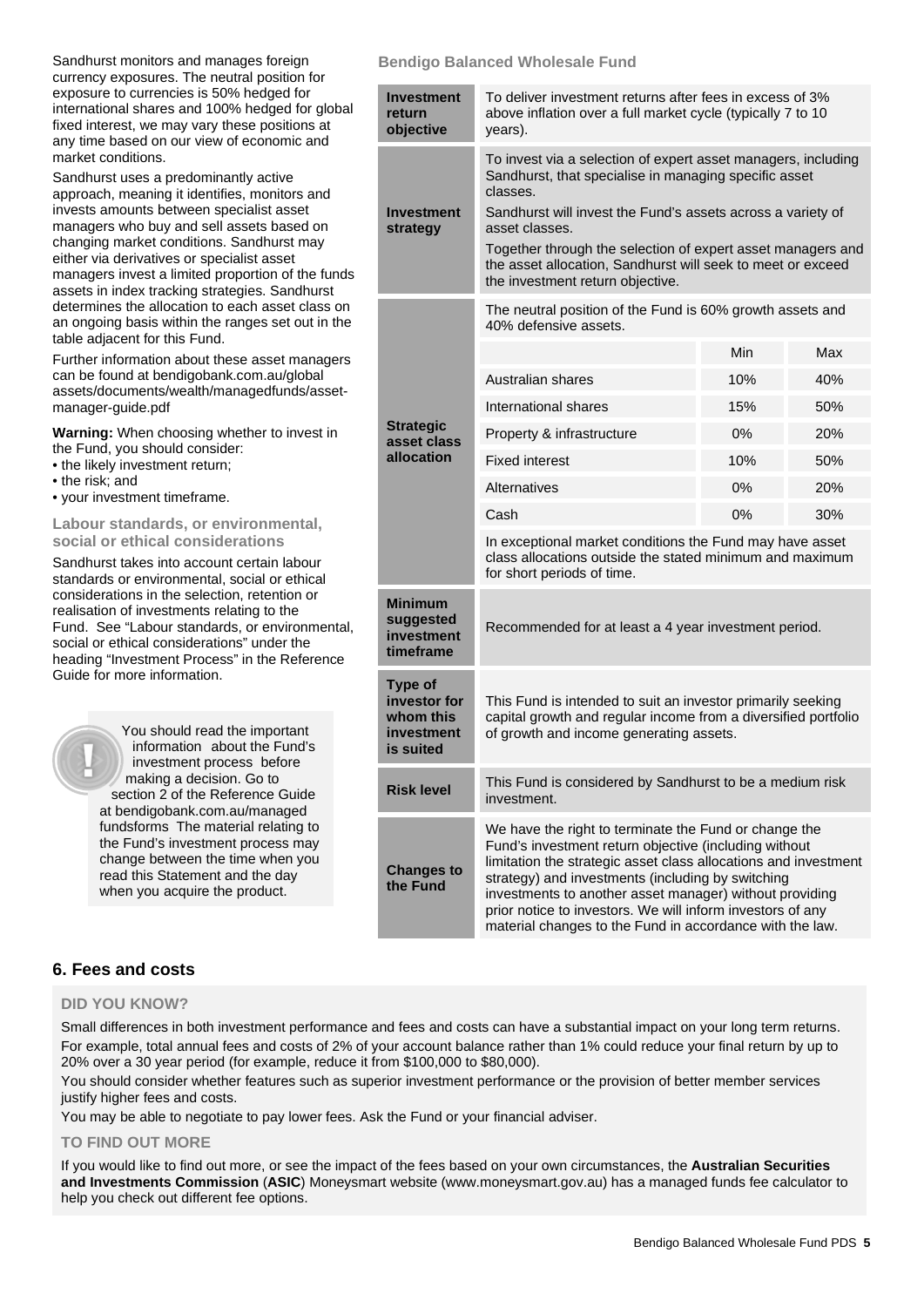The managed funds fee calculator on the ASIC website (ww[w.moneysmart.gov.au\)](https://www.moneysmart.gov.au/) can also be used to calculate the effect of fees and costs on account balances. Taxation information is set out in section 7 of this PDS.

The following table shows the fees and other costs that you may be charged. These fees and costs may be deducted from your money, from the returns on your investment or from the assets of the Fund as a whole. This information can be used to compare costs between different simple managed investment schemes.

You should read all the information about fees and costs because it is important to understand their impact on your investment.

All the fees and costs shown in this section include GST less the applicable reduced input tax credits unless otherwise stated.

### **Fees and costs summary**

| <b>Bendigo Balanced Wholesale Fund</b>                                                                                                  |                                         |                                                                                                                                                                                                                                                                                                                                                                                                                                       |  |  |
|-----------------------------------------------------------------------------------------------------------------------------------------|-----------------------------------------|---------------------------------------------------------------------------------------------------------------------------------------------------------------------------------------------------------------------------------------------------------------------------------------------------------------------------------------------------------------------------------------------------------------------------------------|--|--|
| Type of fee or cost                                                                                                                     | <b>Amount</b>                           | How and when paid                                                                                                                                                                                                                                                                                                                                                                                                                     |  |  |
| <b>Ongoing annual fees and costs</b>                                                                                                    |                                         |                                                                                                                                                                                                                                                                                                                                                                                                                                       |  |  |
| Management fees and costs*<br>The fees and costs for managing your<br>investment                                                        | 0.83% p.a.                              | The Fund's management fee is 0.82% p.a. and is calculated on<br>the Fund's net asset value, accrued daily and paid quarterly in<br>arrears to Sandhurst from the Fund's assets as a whole.<br>Management fees and costs include indirect costs of 0.01% p.a.<br>which are paid when they arise.<br>The Fund's management fees and costs are recovered from the<br>Fund and are not directly deducted from your investment<br>account. |  |  |
| Performance fees<br>Amounts deducted from your<br>investment in relation to the<br>performance of the product                           | 0.09% p.a.                              | Sandhurst does not charge a performance fee. for managing the<br>Fund. However, the Fund pays performance fees to some asset<br>managers that manage interposed vehicles in which the Fund<br>invests.<br>These performance fees are recovered from the Fund as and<br>when they are incurred and are not directly deducted from your<br>investment account.                                                                          |  |  |
| <b>Transaction costs</b><br>The costs incurred by the scheme<br>when buying or selling assets                                           | $0.11\%$ p.a.                           | Transaction costs are paid as and when they are incurred by the<br>Fund by a deduction from the Fund. Transaction costs are also<br>incurred by an interposed vehicle in which the Fund has invested<br>and those costs reduce the value of the Fund's investment in<br>that interposed vehicle. These transaction costs are not directly<br>deducted from your investment account.                                                   |  |  |
|                                                                                                                                         |                                         | Member activity related fees and costs (fees for services or when your money moves in or out of the scheme)^                                                                                                                                                                                                                                                                                                                          |  |  |
| Establishment fee<br>The fee to open your investment                                                                                    | Nil                                     | Not applicable                                                                                                                                                                                                                                                                                                                                                                                                                        |  |  |
| <b>Contribution fee</b><br>The fee on each amount contributed<br>to your investment                                                     | Nil                                     | Not applicable                                                                                                                                                                                                                                                                                                                                                                                                                        |  |  |
| Buy-sell spread <sup>#</sup><br>An amount deducted from your<br>investment representing costs<br>incurred in transactions by the scheme | Buy spread: 0.18%<br>Sell spread: 0.18% | The buy spread applies to each application in the Fund and is<br>deducted from your investment amount upon application. The<br>sell spread applies to each withdrawal and is deducted from your<br>investment amount upon withdrawal.                                                                                                                                                                                                 |  |  |
| Withdrawal fee<br>The fee on each amount you take out<br>of your investment                                                             | Nil                                     | Not applicable                                                                                                                                                                                                                                                                                                                                                                                                                        |  |  |
| Exit fee<br>The fee to close your investment                                                                                            | Nil                                     | Not applicable                                                                                                                                                                                                                                                                                                                                                                                                                        |  |  |
| Switching fee<br>The fee for changing investment<br>options                                                                             | Nil                                     | Not applicable                                                                                                                                                                                                                                                                                                                                                                                                                        |  |  |

\* The amount of this fee can be negotiated. See "Differential fee arrangements" under the heading "Additional explanation of fees and costs" in Reference Guide for more information.

^ These fees do not include amounts payable to a financial adviser. See "Advice fee" under the heading "Additional explanation of fees and costs" in the Reference Guide for more information.

# These spreads can increase materially in stressed market conditions. See "Investor buy/sell spread" under the heading "Additional explanation of fees and costs" in the Reference Guide for more information.

**Warning:** Additional fees may be paid to a financial adviser if a financial adviser is consulted. Please refer to the Statement of Advice in which details of the fees are set out.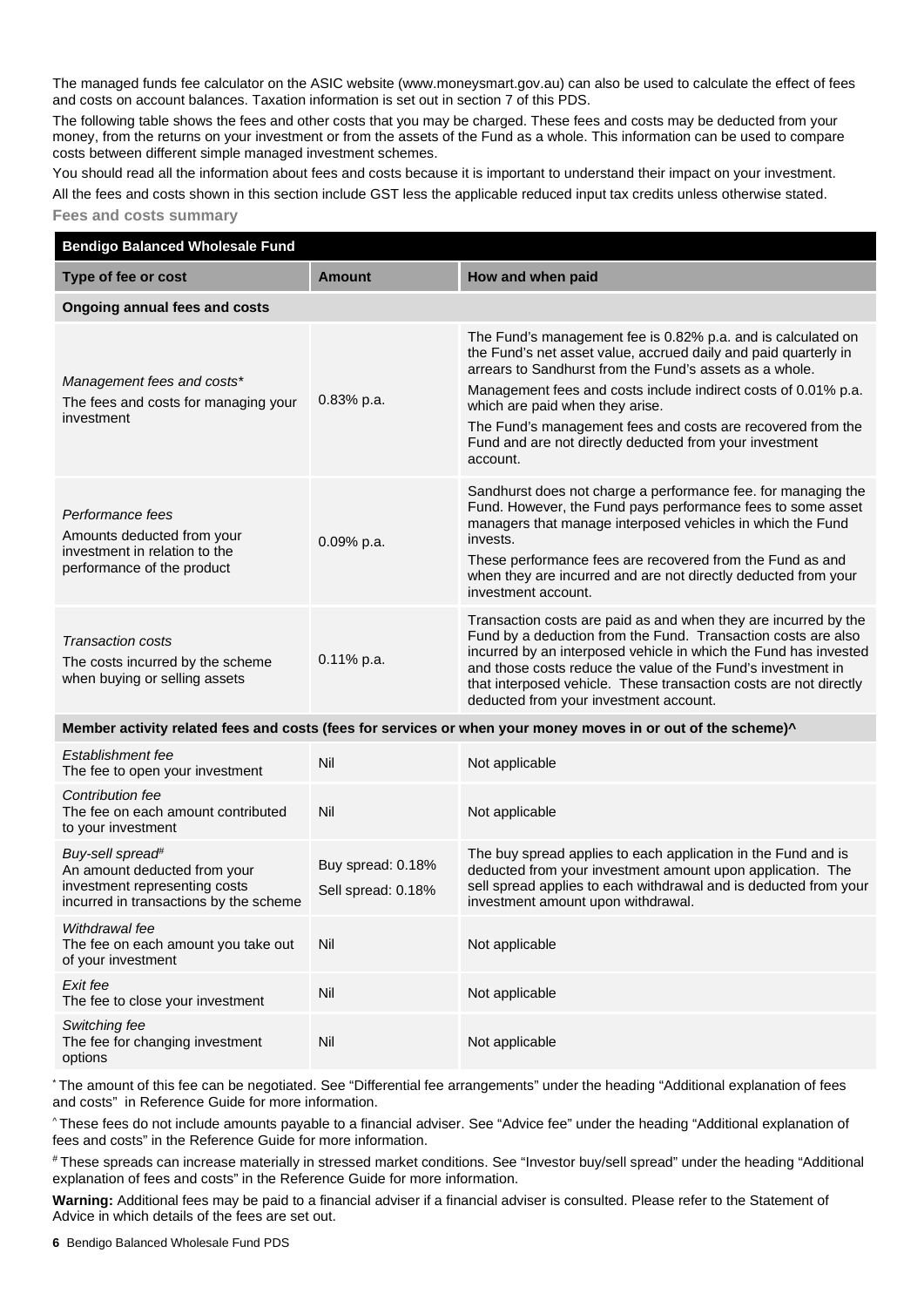#### **Example of annual fees and costs for the Fund**

The following table gives an example of how the fees and costs for the Fund can affect your investment over a one-year period. You should use this table to compare the Fund with other managed investment products.

| <b>EXAMPLE:</b><br><b>Bendigo Balanced</b><br><b>Wholesale Fund</b> |               | <b>BALANCE OF \$50,000 WITH</b><br><b>A CONTRIBUTION OF \$5,000</b><br><b>DURING YEAR</b>                                                                                                                      |
|---------------------------------------------------------------------|---------------|----------------------------------------------------------------------------------------------------------------------------------------------------------------------------------------------------------------|
| Contribution<br>Fees                                                | Nil           | For every additional \$5,000<br>you put in, you will be charged<br>\$0.                                                                                                                                        |
| <b>PLUS</b><br>Management<br>Fees and<br>Costs                      | $0.83\%$ p.a. | And, for every \$50,000 you<br>have in the Bendigo Balanced<br>Wholesale Fund, you will be<br>charged or have deducted<br>from your investment \$415<br>each year.                                             |
| <b>PLUS</b><br>Performance<br>Fees                                  | $0.09\%$ p.a. | And, you will be charged or<br>have deducted from your<br>investment \$45 in performance<br>fees each year.                                                                                                    |
| <b>PLUS</b><br>Transaction<br>Costs                                 | $0.11\%$ p.a. | And, you will be charged or<br>have deducted from your<br>investment \$55 in transaction<br>costs.                                                                                                             |
| <b>EQUALS</b><br>Cost of<br>Bendigo<br><b>Balanced</b><br>Wholesale |               | If you had an investment of<br>\$50,000 at the beginning of<br>the year and you put in an<br>additional \$5,000 during that<br>year, you would be charged<br>fees and costs in the range of:<br>\$515 to \$567 |
| Fund                                                                |               | What it costs you will<br>depend on the fees you<br>negotiate.                                                                                                                                                 |

#### **Additional explanation of fees and costs**

#### **Management fees and costs**

Management fees and costs are incurred in managing the Fund, comprising the management fee paid to Sandhurst as responsible entity for administering the Fund, other investmentrelated expenses and reimbursements in relation to the Fund, amounts paid or payable for investing in the assets of the Fund, and indirect costs (excluding any transaction costs and performance fees, if any). Indirect costs are based on the actual costs of the past financial year.

Indirect costs are any amounts that directly or indirectly reduce the returns on the units that is paid from, or reduce the amount or value of, the income or assets of the Fund (including an underlying investment of the Fund).

The Fund's Constitution allows Sandhurst to pay or recover, from the Fund , all costs, charges, expenses and outgoings reasonably and properly incurred by Sandhurst in the proper performance of its duties in administering the Fund. These are included as part of the indirect costs of the Fund.

Management fees and costs are based on the latest available information as at the date of this PDS. Management fees and costs may increase or decrease over time depending on the amounts comprising the management costs described above.

#### **Performance fees**

A performance fee is an amount paid or payable, calculated by reference to the performance of the Fund and interposed vehicles in which the Fund invests, whether from income or capital appreciation (realised or unrealised). As at the date of

this PDS, Sandhurst does not charge a performance fee for managing the Fund but some of the asset managers of interposed vehicles in which the Fund invests do charge performance fees.

Accordingly, the total performance fees set out in the 'Fees and costs summary' include performance fees chargeable by us (nil) and performance fees of 0.09% p.a. chargeable by some of the asset managers of interposed vehicles in which the Fund invests.

The performance fees set out above have been calculated by reference to the average performance fees over a previous period, except where the Fund or the relevant interposed vehicle was first offered in the current financial year, in which case a reasonable estimate of the performance fees was used in the calculation.

#### **Transaction costs**

Transaction costs are incurred when acquiring and disposing of certain assets. These costs may include clearing costs, brokerage, stamp duty and buy/sell spreads charged by us or charged to us by asset managers we engage. The amount of total gross transaction costs are 0.15% p.a. The transaction costs shown in the 'Fees and costs summary' are shown net of any amount recovered by the buy/sell spread charged by Sandhurst as set out in the 'Fees and costs summary'.

#### **Changes to fees and costs**

Fees and costs can be changed at any time by Sandhurst in accordance with the Fund's Constitution without your consent. If fees payable to Sandhurst increase, you will be given 30 days' prior notice. Other costs may change at any time without prior notice to you.

#### **Tax**

For information about tax, please see section 7 "How managed investment schemes are taxed".

> You should read the important information about 'Fees and costs' before making a decision. Go to section 3 of the Reference Guide at [bendigobank.com.au/managedfundsfo](https://bendigobank.com.au/managedfundsforms)rms The material relating to the 'Fees and costs' may change between the time when you read this Statement and the day when you acquire the product.

# **7. How managed investment schemes are taxed**

**Warning:** Investing in a registered managed investment scheme is likely to have tax consequences. The Australian taxation system is complex and individual investors have different circumstances. Persons are strongly advised to seek professional tax advice.

In summary, when investing in the Fund, investors should note that:

- Registered managed investment schemes generally do not pay tax on behalf of investors.
- Investors will be assessed for tax on income and capital gains generated by the Fund in the year to which their entitlement relates, irrespective of whether the income is reinvested or the income payment occurs at a later date.
- Tax components of Fund distributions will be allocated to investors on a fair and reasonable basis.
- The Fund will pass through the investors' share of any tax credits received during the year.
- The Fund has made a 'capital election' under the tax regime for Managed Investment Trusts (MIT) and it continues to be an eligible MIT.
- Investors may be liable for tax on capital gains realised on the sale of units in the Fund, either by withdrawal, switch or transfer.